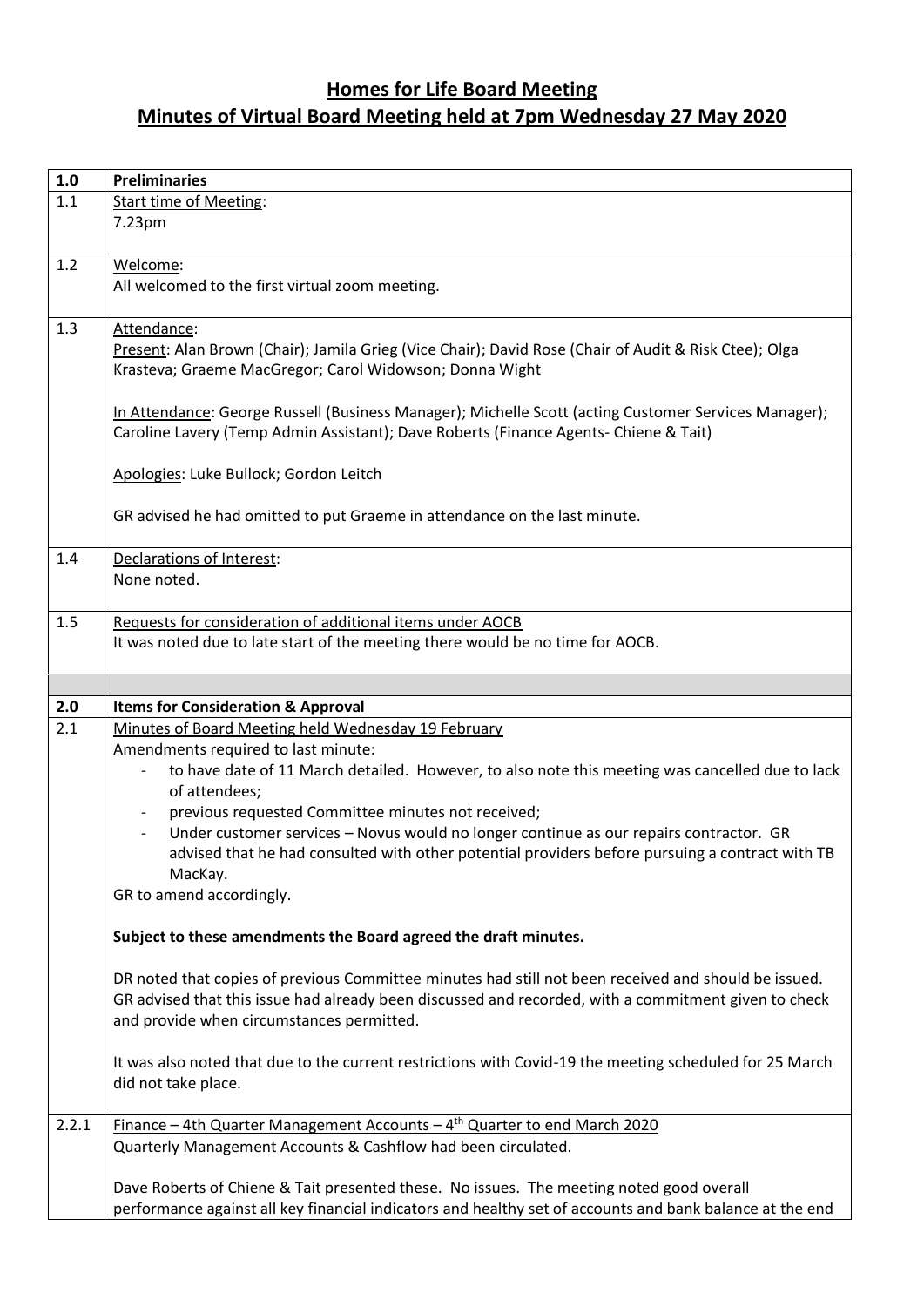|       | of the financial year.                                                                                                                                                                                                                                                                                                                                                                                                                                                                                                                                                                                                                                                                                                                                        |
|-------|---------------------------------------------------------------------------------------------------------------------------------------------------------------------------------------------------------------------------------------------------------------------------------------------------------------------------------------------------------------------------------------------------------------------------------------------------------------------------------------------------------------------------------------------------------------------------------------------------------------------------------------------------------------------------------------------------------------------------------------------------------------|
|       | It was noted that some planned maintenance may have to be carried forward from 20/21 to 21/22 due<br>to restrictions of Covid-19.                                                                                                                                                                                                                                                                                                                                                                                                                                                                                                                                                                                                                             |
|       | The meeting agreed the Quarterly Management Accounts as presented.                                                                                                                                                                                                                                                                                                                                                                                                                                                                                                                                                                                                                                                                                            |
| 2.2.2 | Draft Budget for 2020/21<br>Draft budget had been circulated. Meeting asked to look at Reconciliation on page 8. It was noted it may<br>be a struggle to spend everything on planned maintenance in this financial year due to current<br>restrictions with Covid-19 as not able to fit boilers/kitchens etc. GR confirmed some works may have to<br>carry forward. Temporary Staff costs higher due to longer term use of temporary staff services but staff<br>costs still within overall budget, as this is compensated by reduced direct staff costs. It was noted that<br>the budgeted detailed breakdown for staffing may differ from proposal being made at the end of the<br>meeting, but overall costs will be the same- just allocated differently. |
|       | Question re rental income - costs likely to go up due to Covid but there is enough provision in budget to<br>cover this? - GR advised this would be covered in the Customer Service paper.                                                                                                                                                                                                                                                                                                                                                                                                                                                                                                                                                                    |
|       | Question re planned maintenance being carried forward from last year and possibly some areas needing<br>to be deferred again this year due to Covid-19 and whether this would have an adverse effect? - GR<br>advised there were 2 key considerations - asset management needs and commitments to tenants.<br>External paint work more of a priority in order to preserve life of windows etc.                                                                                                                                                                                                                                                                                                                                                                |
|       | The meeting agreed the revised detailed budget as outlined.                                                                                                                                                                                                                                                                                                                                                                                                                                                                                                                                                                                                                                                                                                   |
| 2.3   | Customer Service Quarterly Report 4 <sup>th</sup> Quarter<br>Paper had been circulated - The Chair asked if there were any questions.                                                                                                                                                                                                                                                                                                                                                                                                                                                                                                                                                                                                                         |
|       | Question raised about repairs not meeting targets with being carried out first time? It was noted that<br>Novus had not been providing as effective a service towards the end of their contract. It was also noted<br>that repairs and gas performance stats were shown combined as for ARC and separately in supporting<br>tables. It is not clear at this stage what the final performance stats will look like. It was noted that HFL<br>send out their own satisfaction survey when jobs are carried out but there is a poor response to these<br>being completed and returned.                                                                                                                                                                           |
|       | Question asked as to whether work was going well with new contactor? - GR confirmed at present it is<br>only emergency repairs which are being dealt with and these were being carried out. Too early to give<br>true reflection.                                                                                                                                                                                                                                                                                                                                                                                                                                                                                                                             |
|       | Question asked re risk assessment due to current situation with Covid-19 when contractors attending<br>jobs etc? - GR confirmed we are carrying out coronavirus questionnaires and asking people to stay in a<br>different room whilst work being attended to. Contractors have been asked to review their risk<br>assessments and method statements accordingly- to keep tenants and workers safe.                                                                                                                                                                                                                                                                                                                                                           |
|       | The Chair asked Michelle to give an overview of paper. It was noted that we have started to see an<br>increase in rent arrears due to Covid-19 with people being furloughed or paid off. Staff have compiled a<br>tenant briefing sheet and have been supporting tenants in applying for UC and other available funding<br>options. Increase in UC verifications noted. Payments now starting to come through so hopefully see<br>arrears starting to come back down towards the end of the first quarter.                                                                                                                                                                                                                                                    |
|       | The Chair asked for an update on the change of contractor from Novus to TB MacKay. GR confirmed he<br>had consulted with 3 other Housing Associations (Dunedin Canmore, Castle Rock and Port of Leith)<br>before agreeing to go with TB MacKay which are the main contractors used by Port of Leith. It was<br>noted that materials and time charges so far are higher than anticipated, but these will be closely                                                                                                                                                                                                                                                                                                                                            |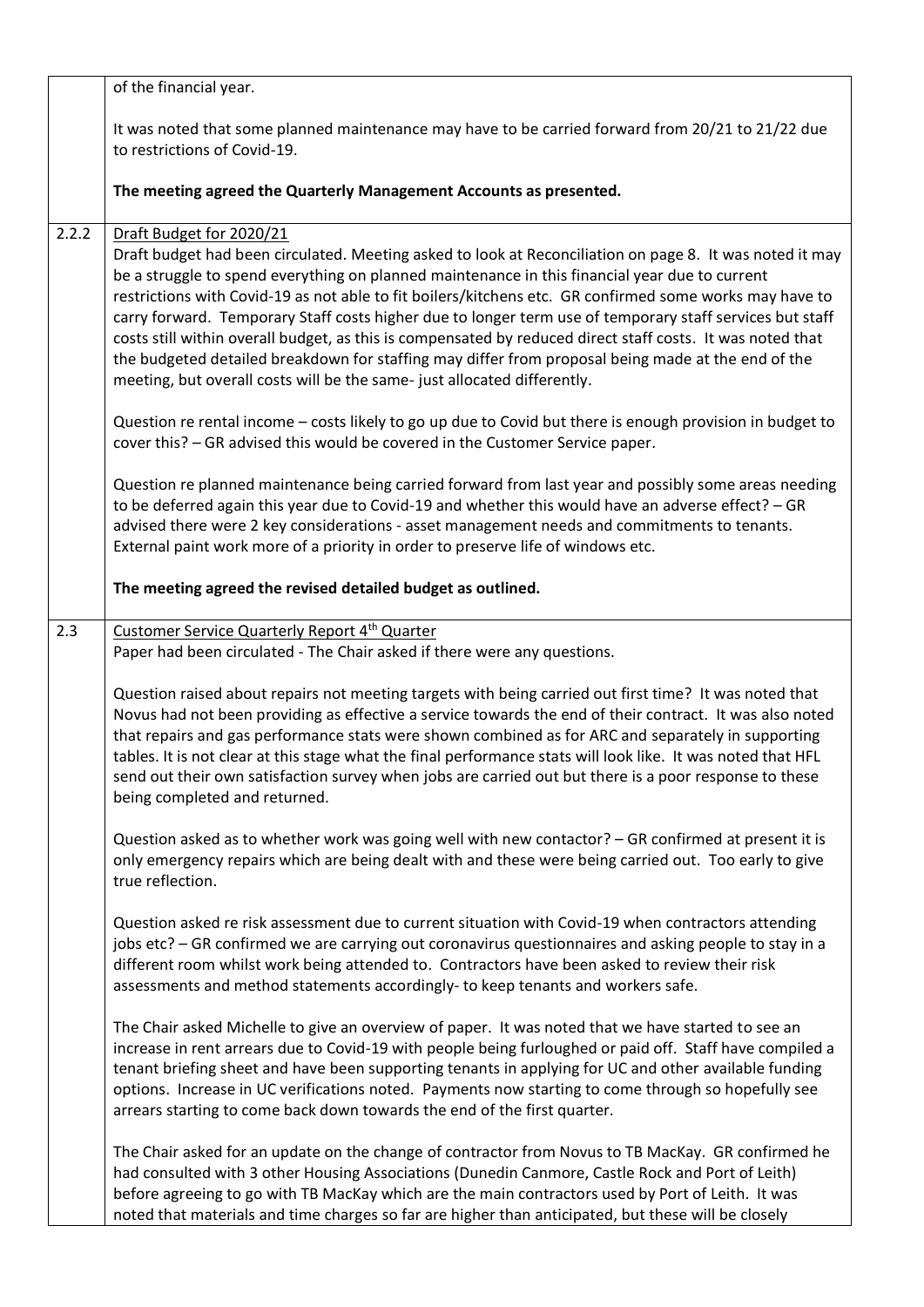|       | monitored and issues taken up with contractor. Contract taken initially for a 2-3 year period but it could<br>be cancelled sooner by either party if not feasible to continue.                                                                                                                                                                                                                                                                                                        |
|-------|---------------------------------------------------------------------------------------------------------------------------------------------------------------------------------------------------------------------------------------------------------------------------------------------------------------------------------------------------------------------------------------------------------------------------------------------------------------------------------------|
|       | The meeting agreed the report as presented.                                                                                                                                                                                                                                                                                                                                                                                                                                           |
| 2.4   | <b>Meetings Calendar</b><br>The Chair asked for thoughts from the meeting on proposal to bring Audit & Risk forward to end Jun and<br>to defer next Board till end Jul. This would allow earlier consideration of key issues and later<br>consideration of ARC for submission by deferred deadline of end Jul.                                                                                                                                                                        |
|       | The meeting agreed the changeover of these meetings.                                                                                                                                                                                                                                                                                                                                                                                                                                  |
| 2.5.1 | <b>Staffing Update &amp; Proposal</b><br>To be discussed in private at end of meeting.                                                                                                                                                                                                                                                                                                                                                                                                |
| 2.5.2 | <b>Staff Stress Policy</b><br>The Chair sought approval for the circulated updated draft policy.                                                                                                                                                                                                                                                                                                                                                                                      |
|       | The meeting agreed the updated draft policy.                                                                                                                                                                                                                                                                                                                                                                                                                                          |
| 3.0   | Items for consideration only (no approval required)                                                                                                                                                                                                                                                                                                                                                                                                                                   |
| 3.1   | Coronavirus C19 Update and Implications                                                                                                                                                                                                                                                                                                                                                                                                                                               |
|       | Update circulated. Noted. No questions.                                                                                                                                                                                                                                                                                                                                                                                                                                               |
| 3.2.1 | Governance<br>The meeting confirmed they would be happy to proceed with virtual appraisals as proposed.                                                                                                                                                                                                                                                                                                                                                                               |
| 3.2.2 | Governance - FOI/GDPR Training<br>It was proposed to have FOI/GDPR training. Discussion took place whether this would be better to do at<br>end of board meeting or a stand-alone session. It was suggested that the breakout rooms which are<br>available on zoom could be used and it was also suggested a webinar could be held. The meeting agreed<br>a stand-alone training session would be best. Dates of $8th$ or $16th$ July were suggested. Wednesday 8<br>July was agreed. |
|       |                                                                                                                                                                                                                                                                                                                                                                                                                                                                                       |
| 4.0   | <b>For Noting Only</b>                                                                                                                                                                                                                                                                                                                                                                                                                                                                |
| 4.1.1 | Finance - Treasury Management Update<br>A schedule was circulated confirming current investments.<br>Question raised as to whether money is tied up for a fixed term or used every year? GR advised<br>Nationwide and Clydesdale investments are both for 1-year fixed terms, but with different end dates. At<br>least one account would need to be renewed soon. GR will discuss with Dave and reinvest accordingly.<br>It was noted that interest rates were very poor at present. |
| 4.1.2 | Finance - External Audit - Scott Moncrieff<br>Visit took place w/c 11 May - GR advised appeared to be going well - no concerns raised by Scott<br>Moncrieff so far. Accounts will be available by end June.                                                                                                                                                                                                                                                                           |
|       | The Chair confirmed Dave Roberts could leave the meeting if he wished. Dave left at 7.59pm                                                                                                                                                                                                                                                                                                                                                                                            |
| 4.2   | Health & Safety:<br>The Chair asked for update on Prestonkirk/Kennedy Court:                                                                                                                                                                                                                                                                                                                                                                                                          |
|       | Prestonkirk: GR advised that ACS Risk Management had prepared a Management Plan which had been                                                                                                                                                                                                                                                                                                                                                                                        |